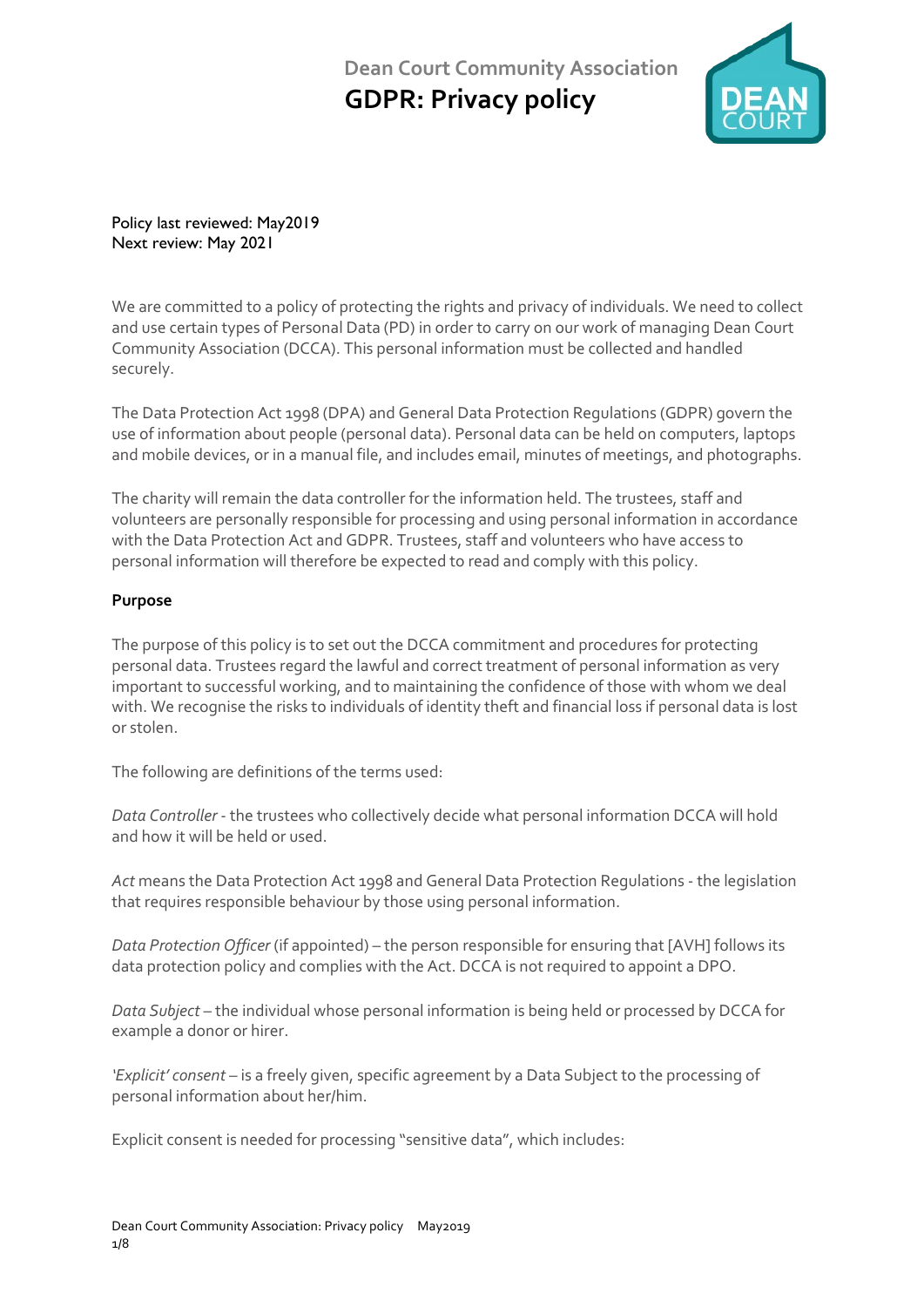

(a) Racial or ethnic origin of the data subject (b) Political opinions (c) Religious beliefs or other beliefs of a similar nature (d) Trade union membership (e) Physical or mental health or condition (f) Sexual orientation (g) Criminal record (h) Proceedings for any offence committed or alleged to have been committed

*Information Commissioner's Office (ICO)* - the ICO is responsible for implementing and overseeing the Data Protection Act 1998.

*Processing* – means collecting, amending, handling, storing or disclosing personal information.

*Personal Information* – information about living individuals that enables them to be identified – e.g. names, addresses, telephone numbers and email addresses. It does not apply to information about organisations, companies and agencies but applies to named persons, such as individual volunteers.

## **The Data Protection Act**

This contains 8 principles for processing personal data with which we must comply.

## **Personal data:**

1. Shall be processed fairly and lawfully and, in particular, shall not be processed unless specific conditions are met,

2. Shall be obtained only for one or more of the purposes specified in the Act, and shall not be processed in any manner incompatible with that purpose or those purposes,

3. Shall be adequate, relevant and not excessive in relation to those purposes.

- 4. Shall be accurate and, where necessary, kept up to date,
- 5. Shall not be kept for longer than is necessary,

6. Shall be processed in accordance with the rights of data subjects under the Act,

7. Shall be kept secure by the Data Controller who takes appropriate technical and other measures to prevent unauthorised or unlawful processing or accidental loss or destruction of, or damage to, personal information,

8. Shall not be transferred to a country or territory outside the European Economic Area unless that country or territory ensures an adequate level of protection for the rights and freedoms of data subjects in relation to the processing of personal information.

## **Applying the Data Protection Act within the charity**

We will let people know why we are collecting their data, which is for the lawful purpose of managing Dean Court Community Centre (DCCC), its hiring, marketing, publicity for events,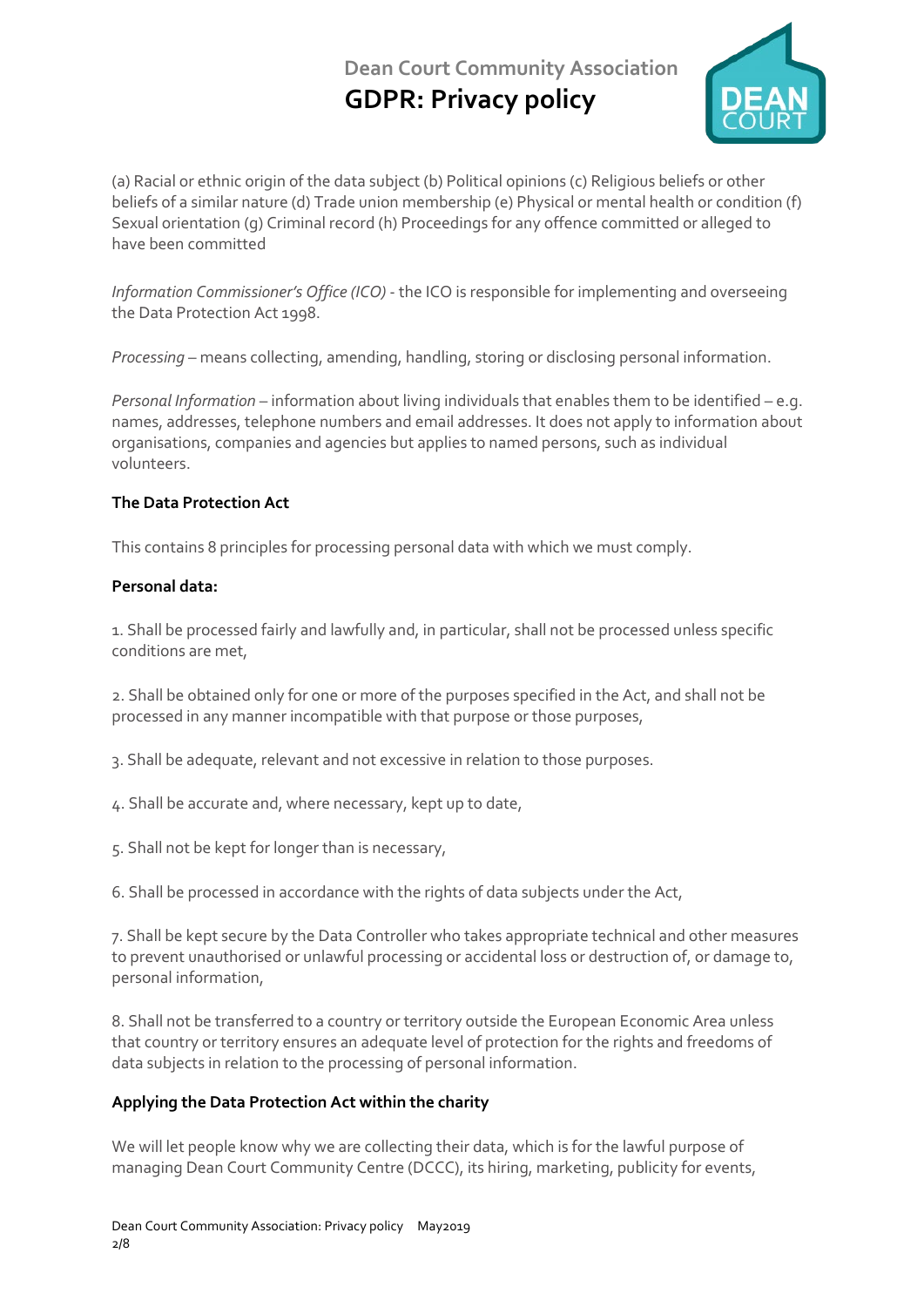

fundraising and finances. It is our responsibility to ensure PD is only used for this purpose unless specific consent is given or the PD is already in the public domain. Access to personal information will be limited to trustees, staff and volunteers.

Where individuals need to be identified in public documents e.g. minutes and harm may result, initials rather than full names will normally be used.

## **Correcting data**

Individuals have a right to make a Subject Access Request (SAR) to find out whether the charity holds their personal data, where, what it is used for and to have data corrected if it is wrong, to prevent use which is causing them damage or distress, or to stop marketing information being sent to them. Any SAR must be dealt with within 30 days. Steps must first be taken to confirm the identity of the individual before providing information, requiring both photo identification e.g. passport and confirmation of address e.g. recent utility bill, bank or credit card statement.

Any concerns about complying with a SAR need to be discussed promptly with the halls named DP contact or with the ICO, e.g. if it is manifestly unfactual or excessive.

## **Responsibilities**

DCCA is the Data Controller under the Act, and is legally responsible for complying with Act, which means that it determines what purposes personal information held will be used for.

The management committee will take into account legal requirements and ensure that it is properly implemented, and will through appropriate management and strict application of criteria and controls:

- a) Collect and use information fairly.
- b) Specify the purposes for which information is used.

c) Collect and process appropriate information, and only to the extent that it is needed to fulfil its operational needs or to comply with any legal requirements.

d) Ensure the quality of information used.

e) Ensure the rights of people about whom information is held, can be exercised under the Act.

These include:

## **•** The right to be informed that processing is undertaken.

- The right of access to one's personal information.
- The right to prevent processing in certain circumstances, and
- The right to correct, rectify, block or erase information which is regarded as wrong information.

**•** Take appropriate technical and organisational security measures to safeguard personal information,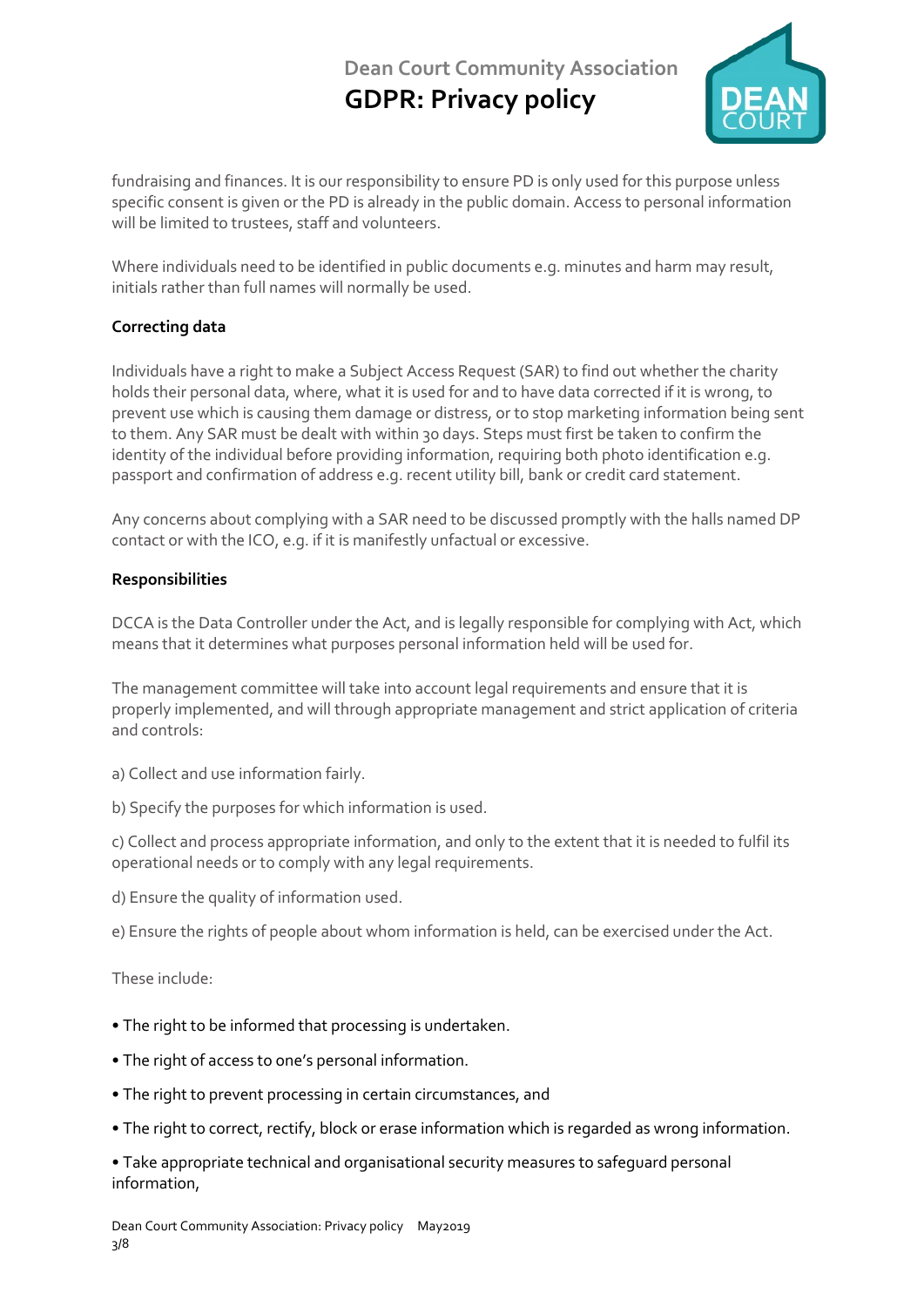

**•** Ensure that personal information is not transferred abroad without suitable safeguards,

**•** Treat people justly and fairly whatever their age, religion, disability, gender, sexual orientation or ethnicity when dealing with requests for information,

**•** Set out clear procedures for responding to requests for information.

All trustees, staff and volunteers are aware that a breach of the rules and procedures identified in this policy may lead to action being taken against them.

DCCA has not appointed a Data Protection Officer. The management as a whole will be responsible for ensuring that the policy is implemented and will have responsibility for:

a) Everyone processing personal information understands that they are contractually responsible for following good data protection practice

- b) Everyone processing personal information is appropriately trained to do so
- c) Everyone processing personal information is appropriately supervised
- d) Anybody wanting to make enquiries about handling personal information knows what to do
- e) Dealing promptly and courteously with any enquiries about handling personal information
- f) Describe clearly how the charity handles personal information

g) Will regularly review and audit the ways it holds, manages and uses personal information

h) Will regularly assess and evaluate its methods and performance in relation to handling personal information.

This policy will be updated as necessary to reflect best practice in data management, security and control and to ensure compliance with any changes or amendments made to the Data Protection Act 1998.

In case of any queries or questions in relation to this policy please contact Rachael Monks (voluntary GDPR lead).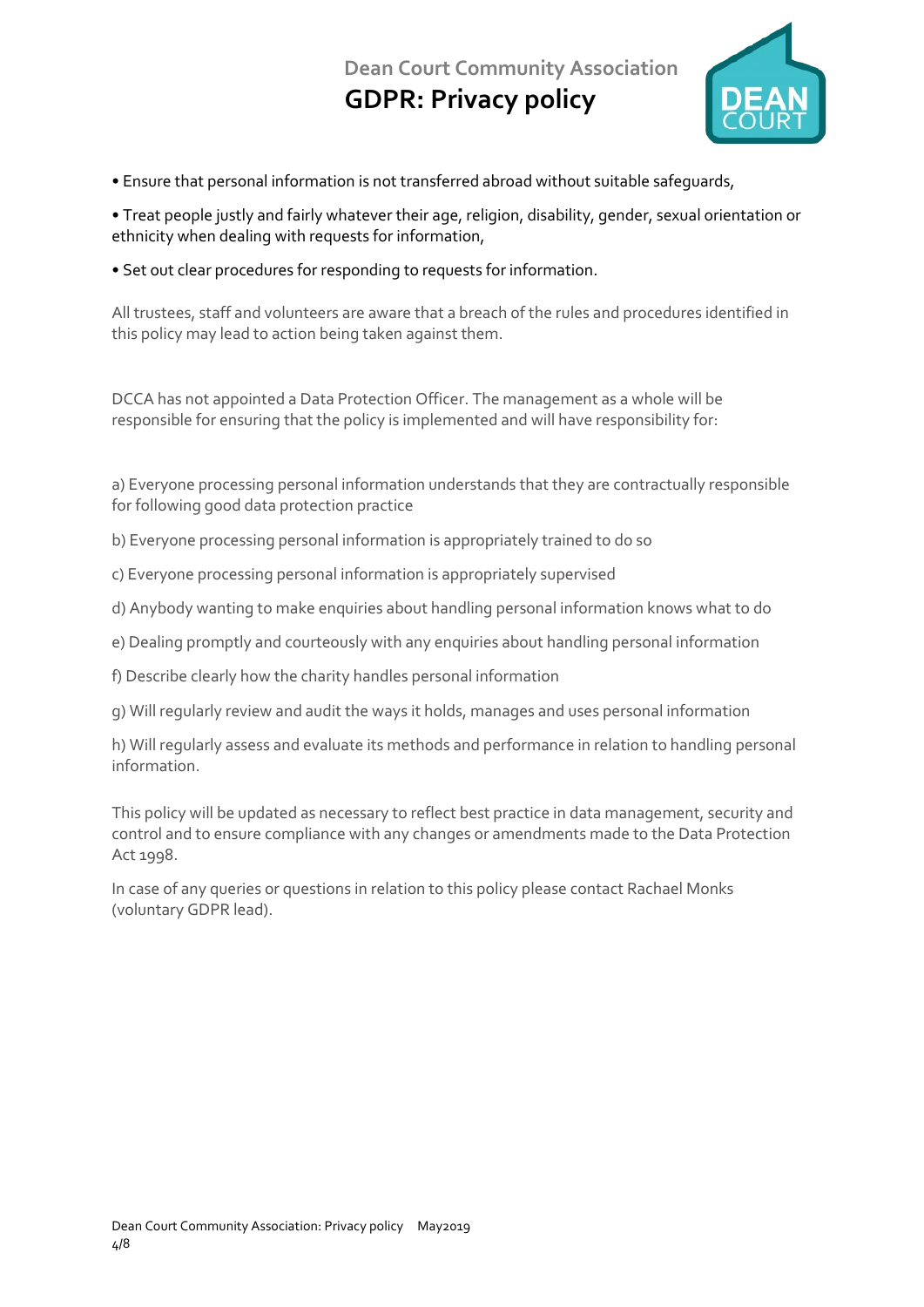

### **Procedures for Handling Data & Data Security**

DCCA has a duty to ensure that appropriate technical and organisational measures and training are taken to prevent:

- Unauthorised or unlawful processing of personal data
- Unauthorised disclosure of personal data
- Accidental loss of personal data

All trustees, staff and volunteers must therefore ensure that personal data is dealt with properly no matter how it is collected, recorded or used. This applies whether or not the information is held on paper, in a computer or recorded by some other means e.g. tablet or mobile phone.

Personal data relates to data of living individuals who can be identified from that data and use of that data could cause an individual damage or distress. This does not mean that mentioning someone's name in a document comprises personal data; however, combining various data elements such as a person's name and salary or religious beliefs etc. would be classed as personal data, and falls within the scope of the DPA. It is therefore important that all staff consider any information (which is not otherwise in the public domain) that can be used to identify an individual as personal data and observe the guidance given below.

## **Privacy Notice and Consent Policy**

The privacy notice and consent policy (if used) are as follows:

*At Dean Court Community Association (DCCA) we are committed to protecting and respecting your privacy. We will only use any information you have provided to respond to your enquiry. Information collected will not be shared with any other organisation and we promise to keep your details safe and secure. We will only keep your data for as long as necessary. If you wish to find out what information we hold, or to amend the information, please contact us at [deancourtcc@gmail.com.](mailto:deancourtcc@gmail.com)*

Consent forms if used, will be stored by the Secretary in a securely held electronic or paper file.

#### **Operational Guidance**

#### **Email**

All trustees, staff and volunteers should consider whether an email (both incoming and outgoing) will need to be kept as an official record. If the email needs to be retained it should be saved into the appropriate folder or printed and stored securely.

Emails that contain PD personal information no longer required for operational use, should be deleted from the personal mailbox and any "deleted items" box.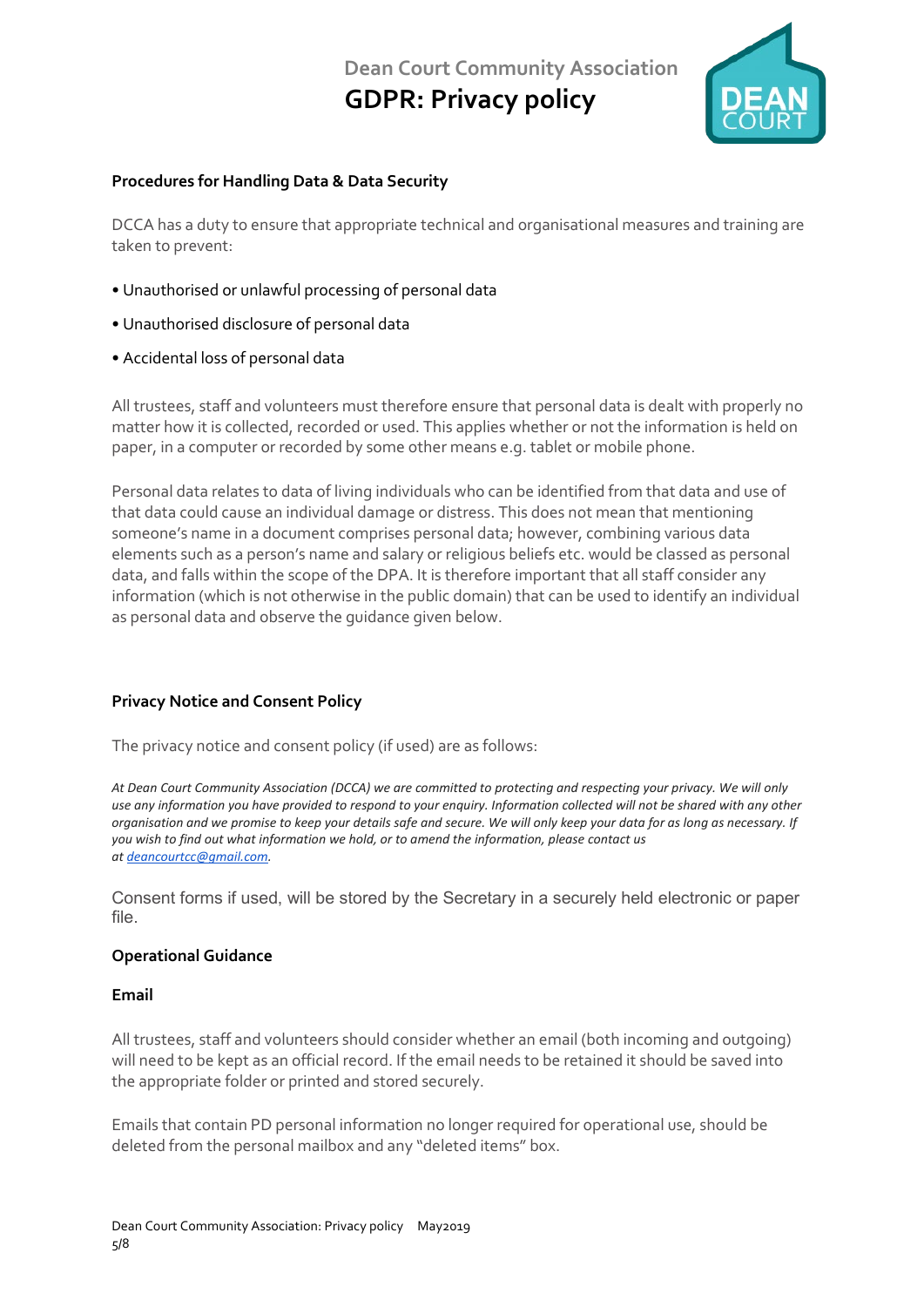

Where someone not a trustee, employee or contractor needs to be copied into an email e.g. a wider circulation list for an upcoming event, we encourage use of bcc instead of cc, so as to avoid their PD being shared through forwarding.

#### **Phone Calls**

Phone calls can lead to unauthorised use or disclosure of personal information and the following precautions should be taken:

**•** Personal information should not be given out over the telephone unless you have no doubts as to the caller's identity and the information requested is innocuous.

**•** If you have any doubts, ask the caller to put their enquiry in writing.

**•** If you receive a phone call asking for personal information to be checked or confirmed be aware that the call may come from someone impersonating someone with a right of access.

#### **Laptops and Portable Devices**

All laptops and portable devices that hold data containing personal information must be protected with a suitable password which is changed regularly. Where sensitive data or financial information is held an encryption program should be used.

Ensure your laptop is locked (password protected) when left unattended, even for short periods of time. When travelling in a car, make sure the laptop is out of sight, preferably in the boot.

If you have to leave your laptop in an unattended vehicle at any time, put it in the boot and ensure all doors are locked and any alarm set.

Never leave laptops or portable devices in your vehicle overnight.

Do not leave laptops or portable devices unattended in restaurants or bars, or any other venue.

When travelling on public transport, keep it with you at all times, do not leave it in luggage racks or even on the floor alongside you.

Appropriate anti-virus software must be installed on any devices. Software updates are to be installed as soon as possible once they become available.

#### **Data Security and Storage**

Store as little PD as possible relating to DCCA on your computer or laptop; only keep those files that are essential. Personal data received on disk or memory stick should be saved to the relevant file on the server or laptop. The disk or memory stick should then be securely returned (if applicable), safely stored or wiped and securely disposed of.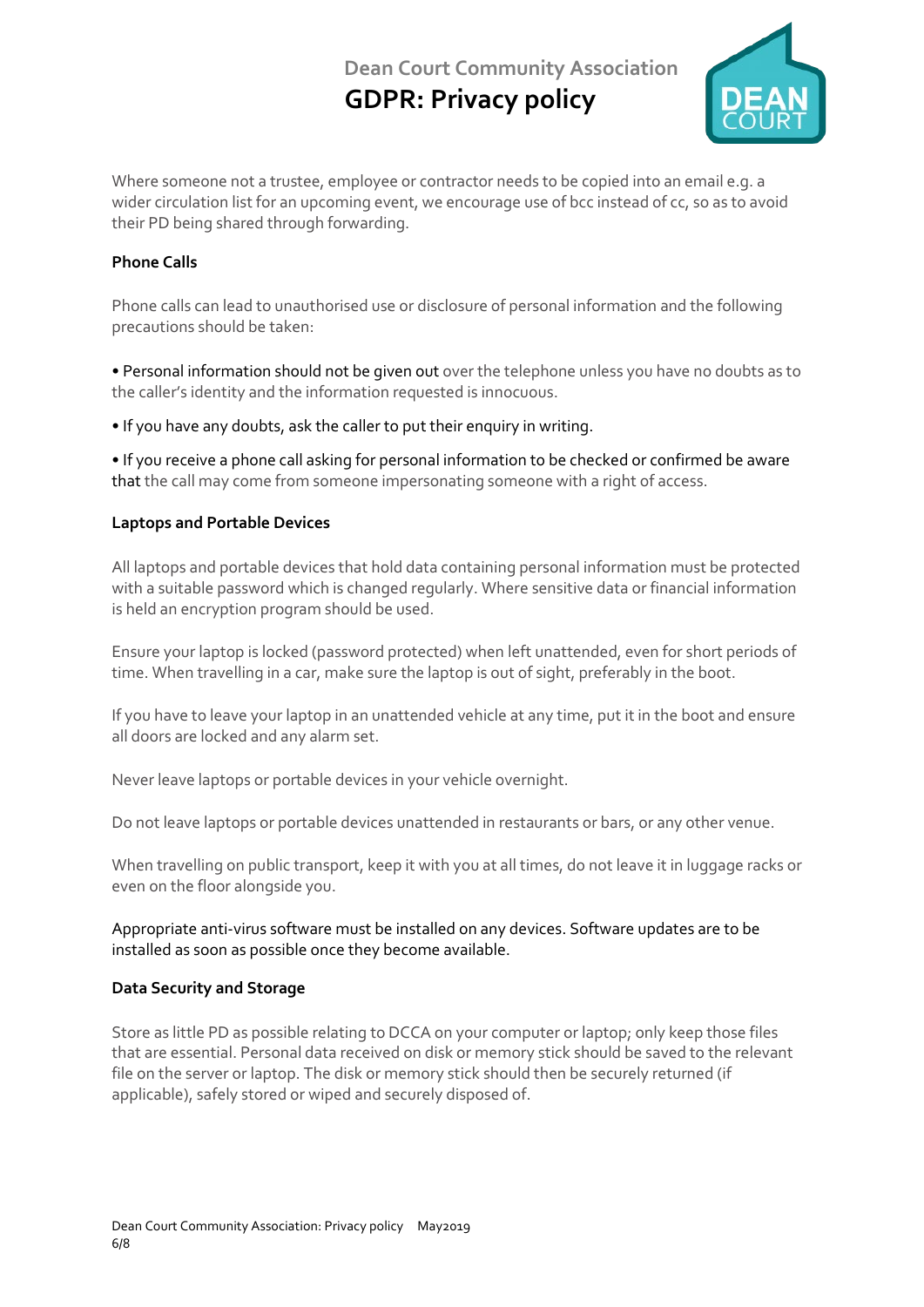

### **Passwords**

Do not use passwords that are easy to guess. Passwords should contain both upper and lower-case letters and preferably contain some numbers. Ideally passwords should be 6 characters or more in length.

Protect your password; common sense rules are:

- Do not give out your password
- Do not write your password somewhere on your laptop
- Do not keep it written on something stored in the laptop case.

#### **Data Storage**

Personal data will be stored securely and will only be accessible to authorised volunteers or staff.

Information will be stored for only as long as it is needed or required by statute and will be disposed of appropriately. For financial records this will be up to 7 years. For employee records see below. Archival material such as minutes and legal documents will be stored indefinitely. Other correspondence and emails will be disposed of when no longer required or when trustees, staff or volunteers retire.

All personal data held for the organisation must be non-recoverable from any computer which has been passed on/sold to a third party.

#### **Information Regarding Employees or Former Employees:**

Information regarding an employee or a former employee, will be kept indefinitely. If something occurs years later it might be necessary to refer back to a job application or other document to check what was disclosed earlier, in order that trustees comply with their obligations e.g. regarding employment law, taxation, pensions or insurance.

#### **Accident Book**

This will be checked regularly. Any page which has been completed will be removed, appropriate action taken and the page filed securely.

DCCA may use general photographs of events with groups of adults at the hall for publicity purposes in accordance with its lawful basis for using PD. Photos of children must not be used without the written consent of the parent or guardian. However, DCCA is aware that for some individuals publicising their location could place them or their families at risk. Consequently at large events at which publicity photos may be taken a notice should be posted at the entrance, or